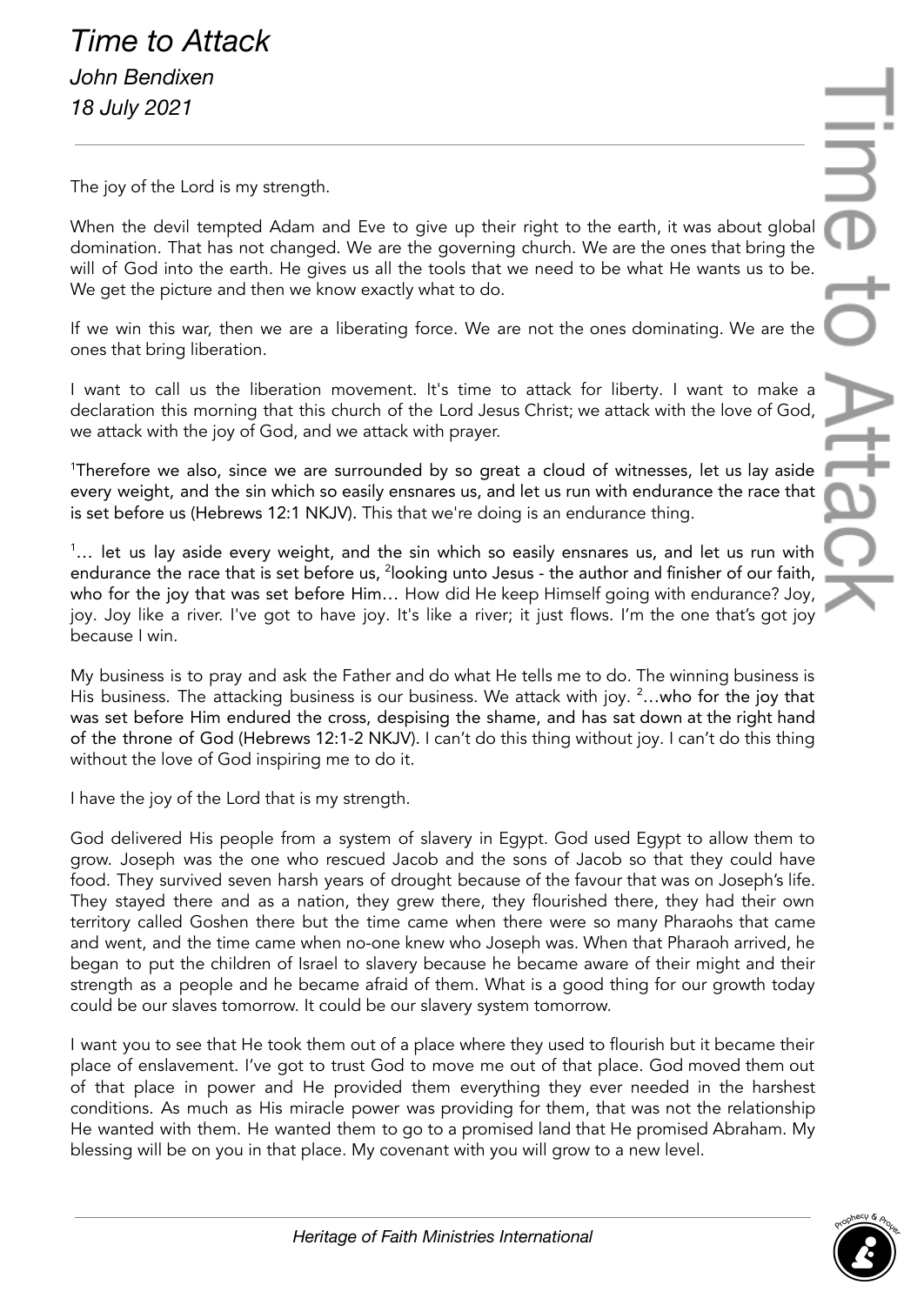The Promised Land is where God wants us. It's a land where He's interactive with us; that the people that are around us that want to do war with us, He gives us the military strategy and the strength to do war with them and defeat them every time. He pours His blessing on the work that we do. He wants us to be an interactive life force receiver, we live out His life force and we are blessed.

In the New Testament that place is the place of Ecclesia. That place is a church that understands what they need to do and how they need to operate and how they need to be on the earth. The children in the wilderness; there was no feeble among them, there was no sick, none of them was hungry. They were blessed. That's not where God wanted them. God wanted them in the Promised Land, so they could go to war and defeat their enemies. They could walk around Jericho's walls and have it implode by the power of God. God wanted to have that relationship with His people so that He could show Himself mighty and strong on their behalf.

Our attack is a Jericho attack. They walked around that Jericho wall, one day, one day, one day, and then on the last day, seven times, and then made a big noise. When they gave their praise and their shout to God, He multiplied that noise as the power of His Word and it just imploded an entire city. That's how we attack. We walk in His love, we walk in His protection, we walk in His favour, we walk in His blessing.

We keep doing this with endurance.

The first time you go on a run for a kilometre or two kilometres and you haven't run for a long time your muscles are aching. You go do that for a couple of days, a couple of weeks, and now you start to; your muscles start to acclimatise and accommodate. Now you suddenly can run 5, 10 K's and you begin to get into a groove and a rhythm and that gets easier. Your endurance begins to pick up. We have to do this thing with endurance and not quit. Joy and the love of God and the life of God are what we have to use as tools to keep us moving forward.

<sup>18</sup>My dear children, let's not just talk about love; let's practice real love (1 John 3:18 MSG). I can talk about it all I like, but I've got to actually end up doing it.

Real love is - if I see that you need something from me - some money, some food, something will provide, will help. Real love is also if I see you taking over in a fault, I've got to come talk to you. I've got to give you the hard words. But I'll be there for you every part of the way. That's real love.

 $19$ This is the only way we'll know we're living truly, living in God's reality (1 John 3:19 MSG). You want to live in God's reality; you've got to live in the love of God. If you don't receive the love of God in this season, you can't attack.

The team game is much more powerful than the single star game. And we have to attack as a team. We've got to attack the devil wherever we go, as a community. This is where the collective greatness comes in. This is where we thrive.

This is our attack time now. We've got to find answers. We've got to find solutions. We are the church that can bring the solution. Our church; we are the people that can pray this in. We are the people that can bring the love of God into the situation.

The joy of the Lord is my strength. I've got the power. It is living in me. I am not going to allow the devil to keep me in Goshen and be a slave to his system. Babylon is falling and I am out of there. I am going with God all the way.